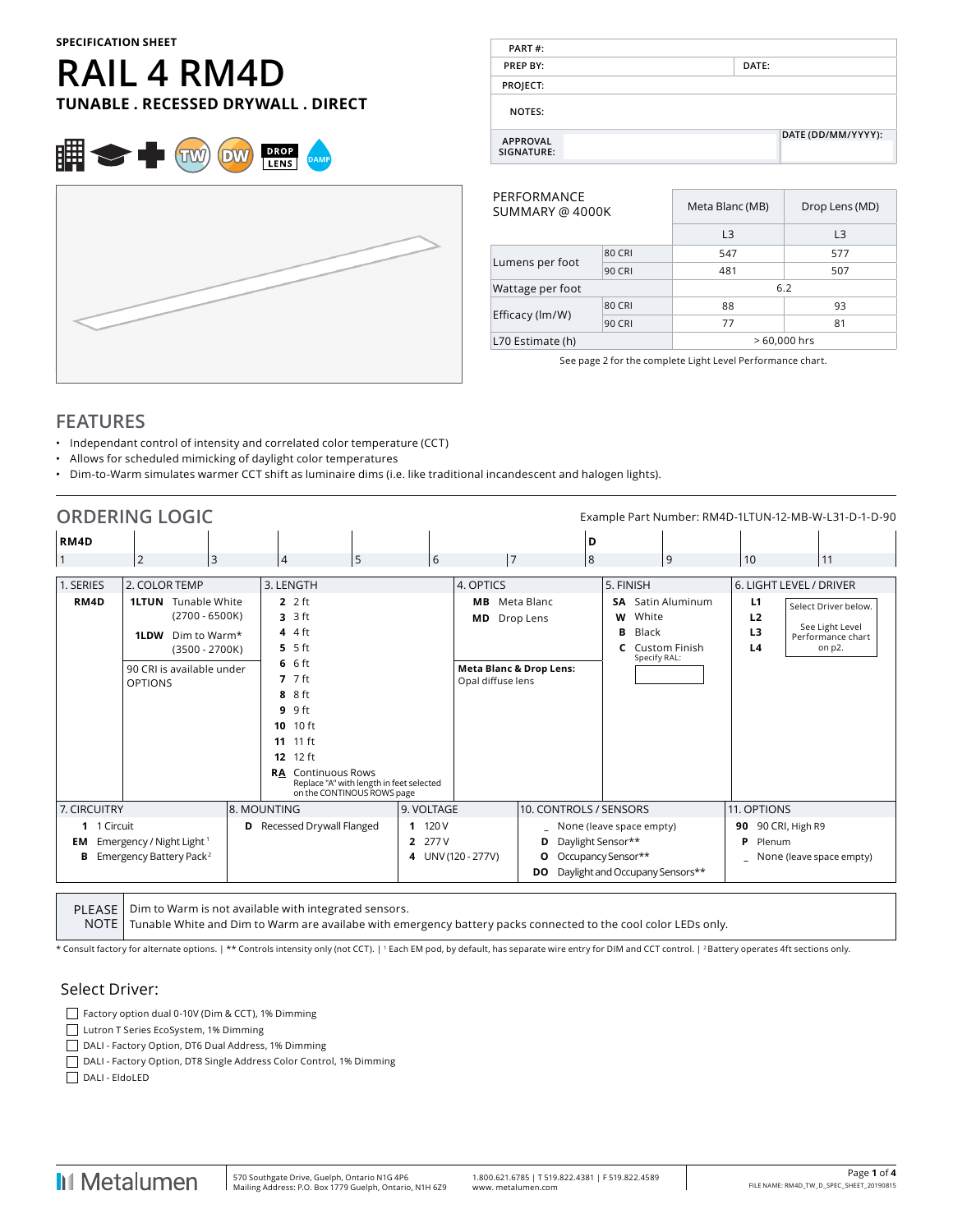### **Light Level Performance at 4000K**

| Meta Blanc (MB)             |        | 2700K         |     |                |     | 4000K |                |     |     | 6500K |     |                |      |
|-----------------------------|--------|---------------|-----|----------------|-----|-------|----------------|-----|-----|-------|-----|----------------|------|
|                             |        | L1            | L2  | L <sub>3</sub> | L4  |       | L <sub>2</sub> | L3  | L4  | L1    | L2  | L <sub>3</sub> | L4   |
| Total Lumens / foot (lm)    | 80 CRI | 297           | 374 | 502            | 694 | 323   | 407            | 547 | 789 | 327   | 411 | 551            | 779  |
|                             | 90 CRI | 261           | 329 | 441            | 610 | 284   | 358            | 481 | 693 | 287   | 361 | 484            | 685  |
| Wattage per foot            |        | 3.9           | 4.8 | 6.5            | 9.7 | 3.8   | 4.7            | 6.2 | 9.1 | 3.9   | 4.9 | 6.6            | 10.1 |
| Efficacy (lm/W)             | 80 CRI | 77            | 78  | 77             | 72  | 84    | 87             | 88  | 86  | 83    | 84  | 83             | 77   |
|                             | 90 CRI | 67            | 68  | 68             | 63  | 74    | 76             | 77  | 76  | 73    | 74  | 73             | 68   |
|                             | 80 CRI | $80+$         |     |                |     |       |                |     |     |       |     |                |      |
| Color Rendering (CRI)       | 90 CRI | $90+$         |     |                |     |       |                |     |     |       |     |                |      |
| L70 Estimate @ 25°C Ambient |        | $>60.000$ hrs |     |                |     |       |                |     |     |       |     |                |      |

| Drop Lens (MD)              |        | 2700K         |     |                |     | 4000K |                |     |     | 6500K |                |     |      |
|-----------------------------|--------|---------------|-----|----------------|-----|-------|----------------|-----|-----|-------|----------------|-----|------|
|                             |        | L1            | L2  | L <sub>3</sub> | L4  |       | L <sub>2</sub> | L3  | L4  | L1    | L <sub>2</sub> | L3  | L4   |
| Total Lumens / foot (lm)    | 80 CRI | 314           | 395 | 527            | 731 | 341   | 429            | 577 | 830 | 346   | 434            | 578 | 813  |
|                             | 90 CRI | 276           | 347 | 463            | 643 | 300   | 377            | 507 | 729 | 304   | 381            | 508 | 715  |
| Wattage per foot            |        | 3.9           | 4.8 | 6.5            | 9.7 | 3.8   | 4.7            | 6.2 | 9.1 | 3.9   | 4.9            | 6.6 | 10.1 |
|                             | 80 CRI | 81            | 82  | 81             | 76  | 89    | 92             | 93  | 91  | 88    | 89             | 87  | 81   |
| Efficacy (lm/W)             | 90 CRI | 71            | 72  | 71             | 66  | 78    | 81             | 81  | 80  | 77    | 78             | 77  | 71   |
| 80 CRI                      |        | $80+$         |     |                |     |       |                |     |     |       |                |     |      |
| Color Rendering (CRI)       | 90 CRI | $90+$         |     |                |     |       |                |     |     |       |                |     |      |
| L70 Estimate @ 25°C Ambient |        | $>60.000$ hrs |     |                |     |       |                |     |     |       |                |     |      |

Metalumen's light level performance metrics are subject to manufacturers component tolerances.

#### **WIRING**



| Luminaire with Integral Driver                                                                                                                                      |                                                                                                                                                                                                                                                                         |  |  |  |  |  |  |  |
|---------------------------------------------------------------------------------------------------------------------------------------------------------------------|-------------------------------------------------------------------------------------------------------------------------------------------------------------------------------------------------------------------------------------------------------------------------|--|--|--|--|--|--|--|
| Line Voltage / Control to Luminaire                                                                                                                                 |                                                                                                                                                                                                                                                                         |  |  |  |  |  |  |  |
| Hard Wire                                                                                                                                                           | Power Cord                                                                                                                                                                                                                                                              |  |  |  |  |  |  |  |
| <b>BLACK - LINE</b><br>(7) Leads<br>WHITE - NEUTRAL<br><b>BARE - GROUND</b><br>$VIOLET - DIM (+)$<br>$GREV - DIM (-)$<br>VIOLET - CCT MIX (+)<br>GREY - CCT MIX (-) | <b>BLACK - LINE</b><br>$(18-6)$<br><b>WHITE - NEUTRAL</b><br>$VIOLET - DIM (+)$<br>Not available with fixture<br><b>GREEN - GROUND</b><br>integrated occupancy or<br>RED - CCT MIX (+)<br>daylight sensor option.<br>VIOLET - DIM (+)<br>$GREV - DIM (-) / CCT MIX (-)$ |  |  |  |  |  |  |  |

|                                                  | Luminaire with Remote Driver (BB Box)                                                                                                                |                                     |                                                                                                                                            |  |  |  |  |  |  |
|--------------------------------------------------|------------------------------------------------------------------------------------------------------------------------------------------------------|-------------------------------------|--------------------------------------------------------------------------------------------------------------------------------------------|--|--|--|--|--|--|
| Line Voltage / Control to Remote Driver (BB Box) |                                                                                                                                                      |                                     |                                                                                                                                            |  |  |  |  |  |  |
|                                                  | Hard Wire                                                                                                                                            | Power Cord                          |                                                                                                                                            |  |  |  |  |  |  |
| (7) Leads                                        | <b>BLACK - LINE</b><br>WHITE - NEUTRAL<br><b>BARE - GROUND</b><br>VIOLET - DIM (+)<br>$GREV - DIM (-)$<br>VIOLET - CCT MIX (+)<br>GREY - CCT MIX (-) | $(18-6)$                            | <b>BLACK - LINE</b><br>WHITE - NEUTRAL<br><b>GREEN - GROUND</b><br>RED - CCT MIX (+)<br>VIOLET - DIM (+)<br>$GREV - DIM (-) / CCT MIX (-)$ |  |  |  |  |  |  |
|                                                  |                                                                                                                                                      | Remote Driver (BB Box) to Luminaire |                                                                                                                                            |  |  |  |  |  |  |
|                                                  | Hard Wire                                                                                                                                            | Cord                                |                                                                                                                                            |  |  |  |  |  |  |
| Remote<br>Driver                                 | RED - LED1 +<br>BLUE - LED1 -<br>RED - LED2 +<br>BLUE - LED2 -<br><b>BARE - GROUND</b>                                                               | $(18-5)$                            | BLACK - LED1 -<br>WHITE - LED1 +<br><b>GREEN - GROUND</b><br>VIOLET - LED2 +<br>GREY - LED2 -                                              |  |  |  |  |  |  |

 $\overline{1}$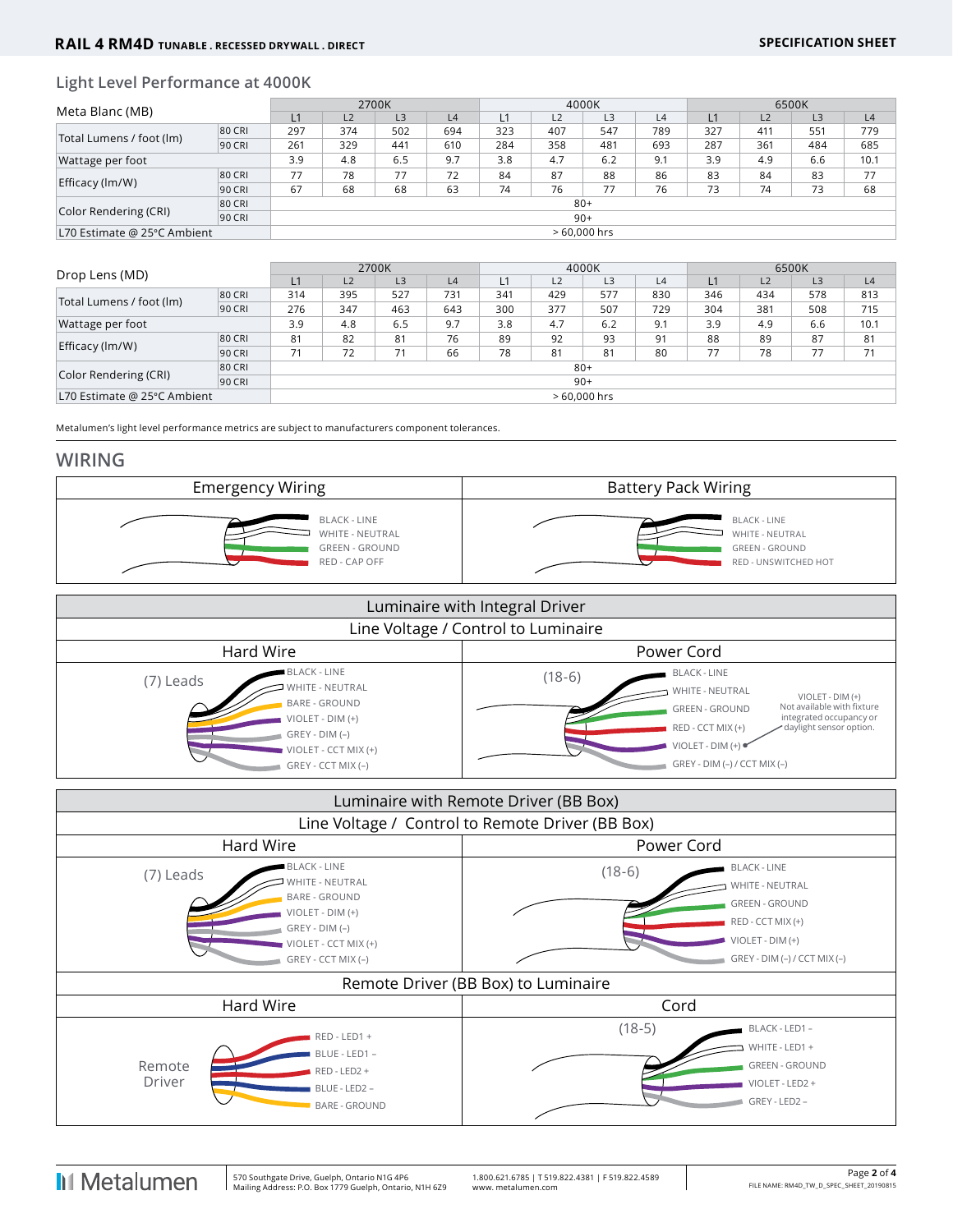## **CONTINUOUS ROWS**

Step 1) Indicate desired quantity of rows under the QTY column

Step 2)  $\Box \leftrightarrow \Box$  If applicable, select pod(s) per row to indicate desired Emergency lighting location. If a similar row requires a different Emergency lighting location, please fill out another sheet.

Record drawings for rows not represented here will be sent out upon order.